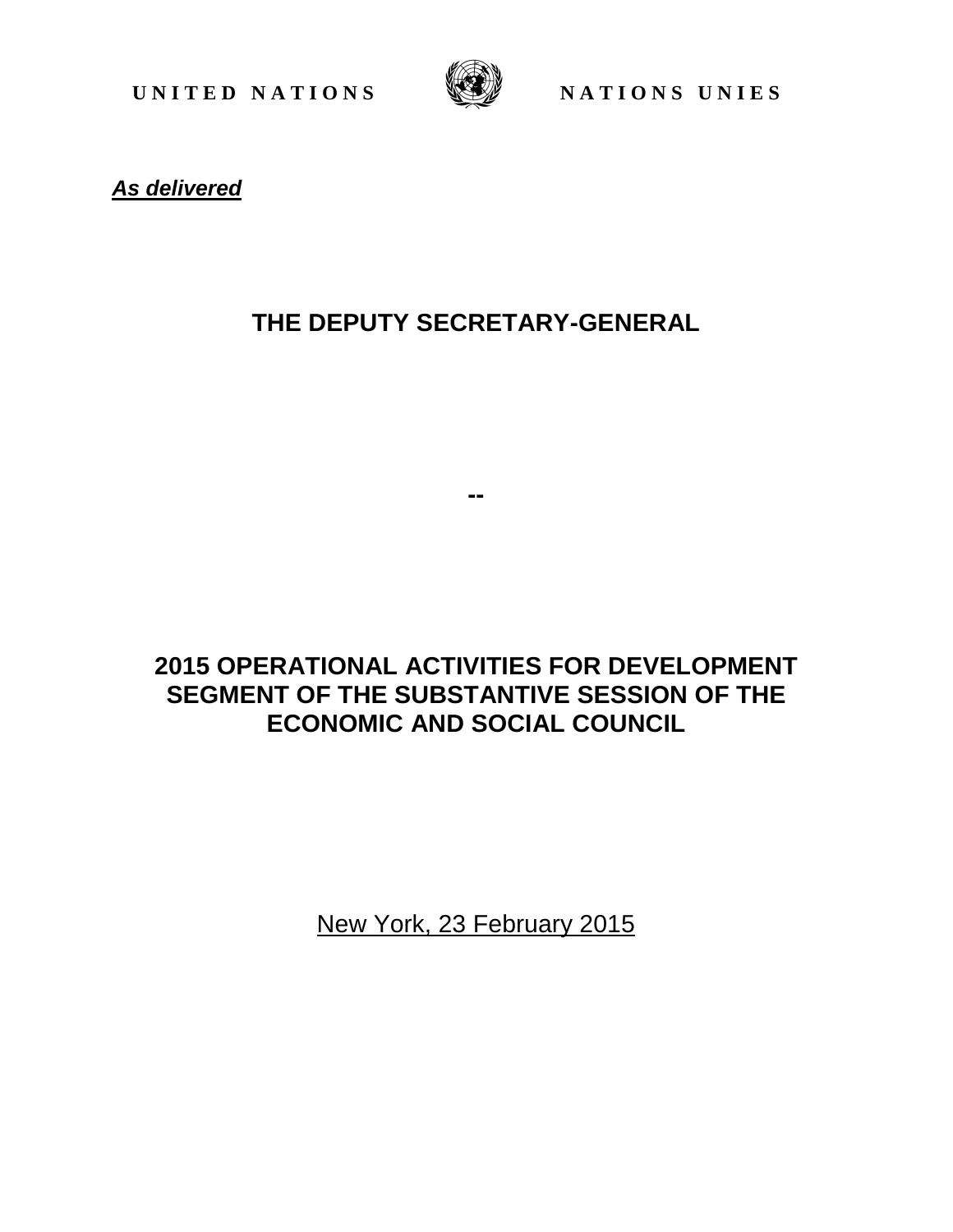**Your Excellency, Ambassador María Emma Mejía Vélez, Vice-President of ECOSOC, Ministers, Excellencies, Distinguished delegates, Ladies and Gentlemen,** 

**I am pleased to address the Economic and Social Council on the UN's operational activities for development at this historic juncture for the United Nations.** 

**We have set the bar high this year, we aim to adopt a truly ambitious sustainable development agenda and, later in the year, to reach agreement on a new universal, meaningful climate agreement.** 

 **Along the way, we face important milestones, starting next month in Sendai, Japan, at the Third World Conference on Disaster Risk Reduction.** 

 **In July in Addis Ababa, we are to agree on a concrete framework to underpin the financing for our ambitious global development agenda.**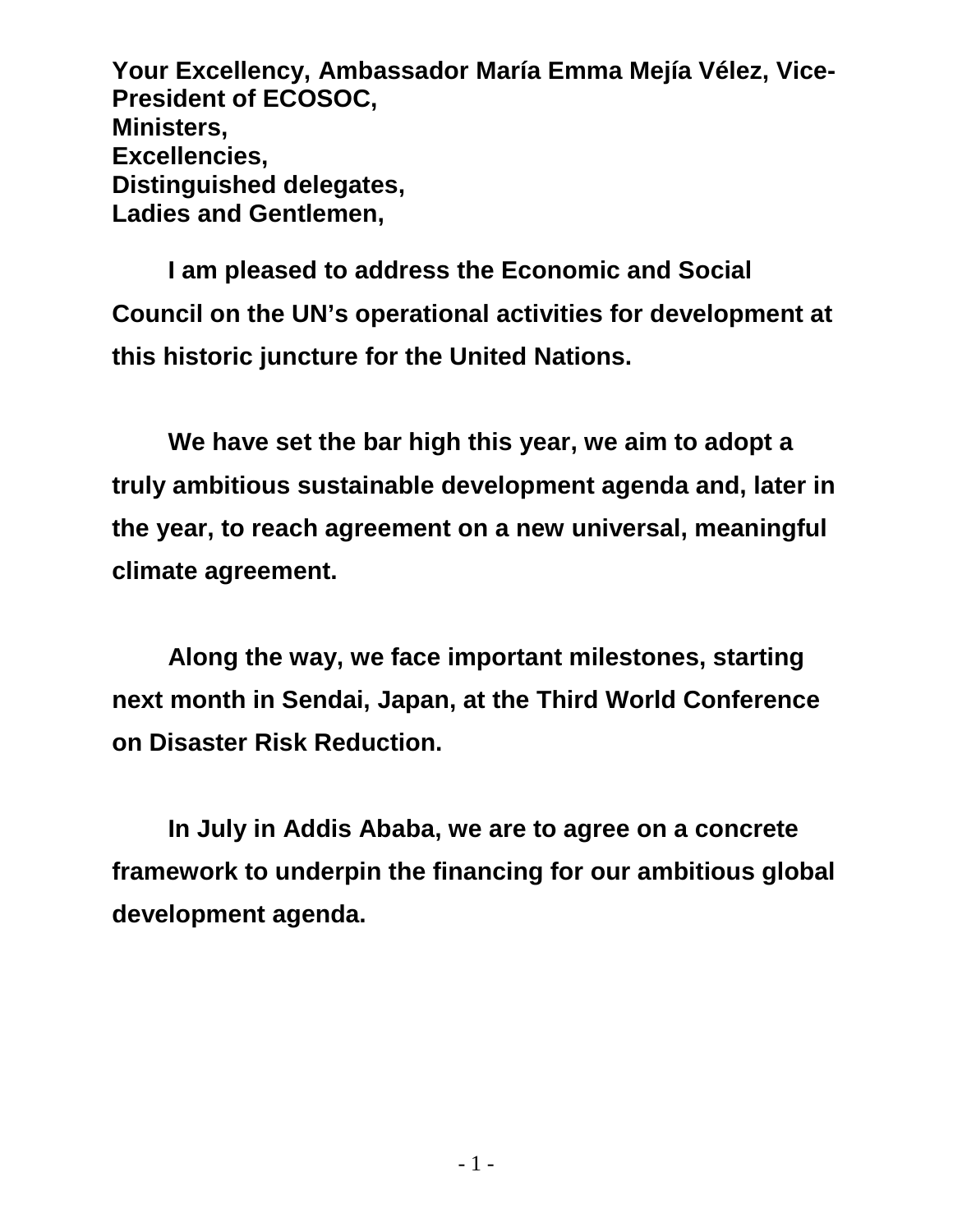**We have already broken new ground getting to this point. We have brought an unprecedented range of views into our preparations for the post-2015 agenda. The process has engaged people from around the world and across a wide spectrum of partners. Member States and others have been joined by millions of citizens worldwide, who are raising their voices for the future they want. It is a theme I want to dwell on in this statement to you today.** 

**First of all, the level of participation is clearly reflected in the bold ambition of the proposed sustainable development goals. It is one of the reasons why the SDGs reflect an integrated, universal and potentially transformative agenda. Another reason is that the SDGs clearly build on the lessons of the Millennium Development Goals to address the world's many interlinked challenges – poverty, environmental degradation, social marginalization and more.** 

**Second, we know from what we have heard that we must use this year to invest in speeding up progress towards the MDGs themselves. We have made some headway, including on goals and targets that are the most lagging like sanitation. I am particularly proud of the role the UN Development System is playing to support the implementation of the MDGs. Such progress will be a springboard to a future free from poverty and marked by a life of dignity for all.**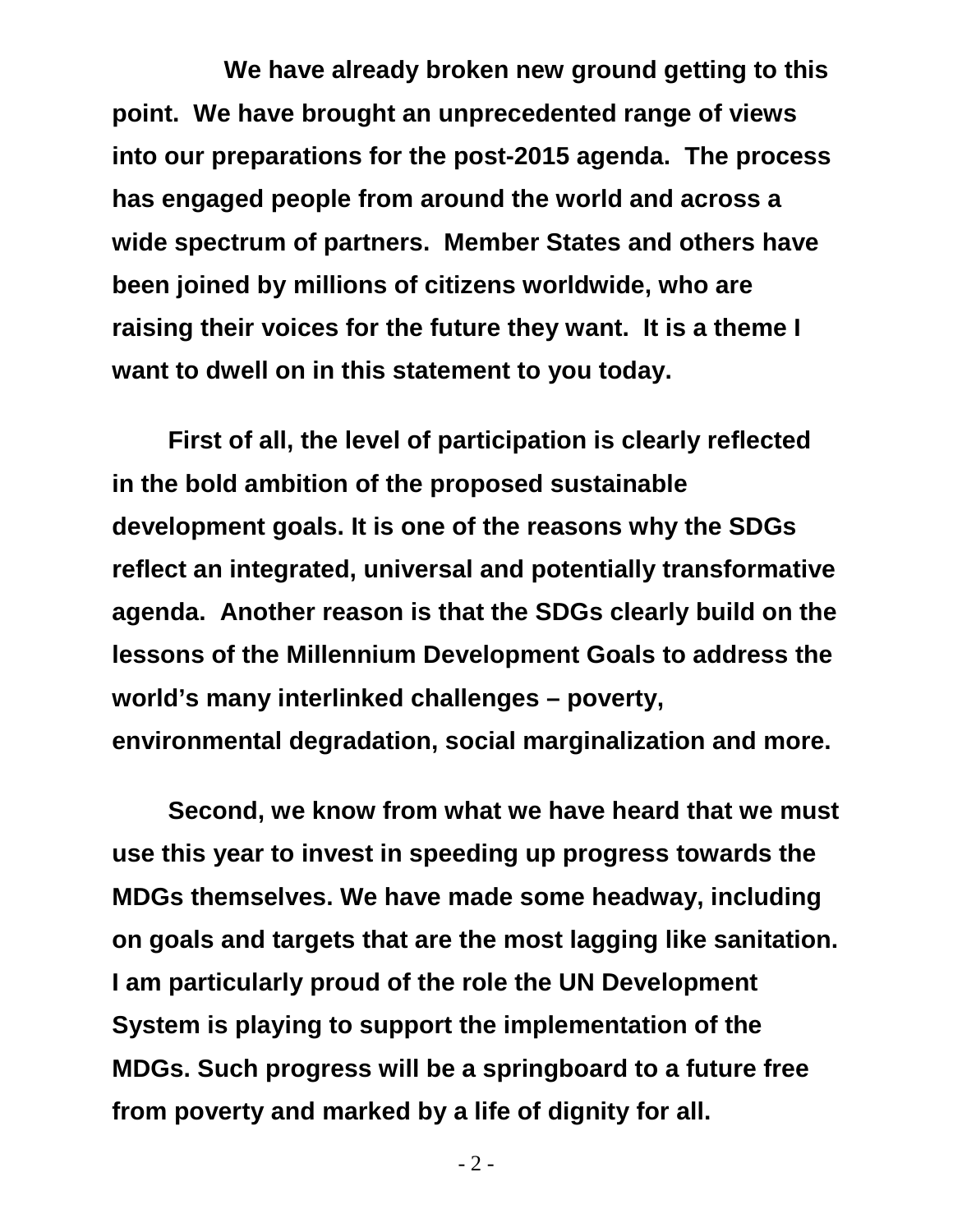**The high level of engagement reminds us that we are in a different world from the one in which the Millennium Declaration and MDGs were conceived back in 2000. With this heightened engagement comes heightened expectations.** 

**The decisions that will be taken in Sendai in March, in Addis Ababa in July, in New York in September and in Paris in December will have major implications for millions of people around the world and also for the UN's operational activities for development. We have to be prepared for implementing the agenda which will be decided by Member States this year.** 

**That is why it is so important to reflect on past experience and discuss future action that is fit for purpose.** 

**I welcome the ECOSOC Dialogue on the long-term positioning of the UN development system in the context of the post-2015 development agenda. This is our first collective reflection. I am sure it will strengthen our common understanding and resolve of the way forward.**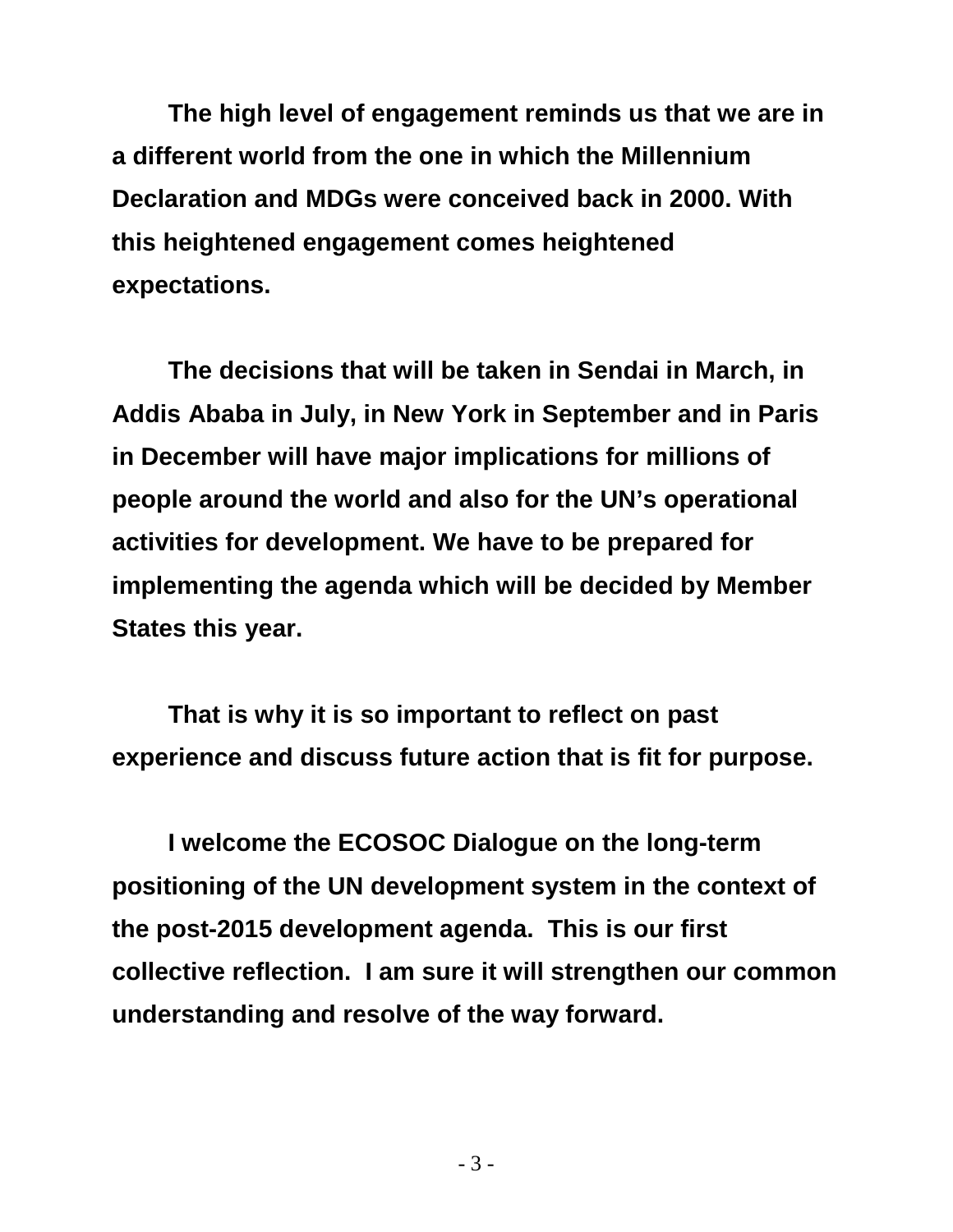**Madame Vice-President, Ministers, Excellencies, Distinguished delegates,** 

**The UN development system is, I dare say, valued for its normative role, credibility, impartiality and access to specialized knowledge. The values that it represents enjoy widespread support among older and younger generations, and we particularly need to reach the youth, all over the world.** 

**The Secretary-General's report on the Quadrennial Comprehensive Policy Review shows encouraging progress in making this system work in ways suited for the SDGs. Already, the majority of partner countries – 86 per cent – consider the UN development system a more relevant partner than two years ago.** 

**A response like this requires and invites huge effort across the entire system. At a governance level, you have called for more reporting through governing bodies on the QCPR. We are responding to that call.**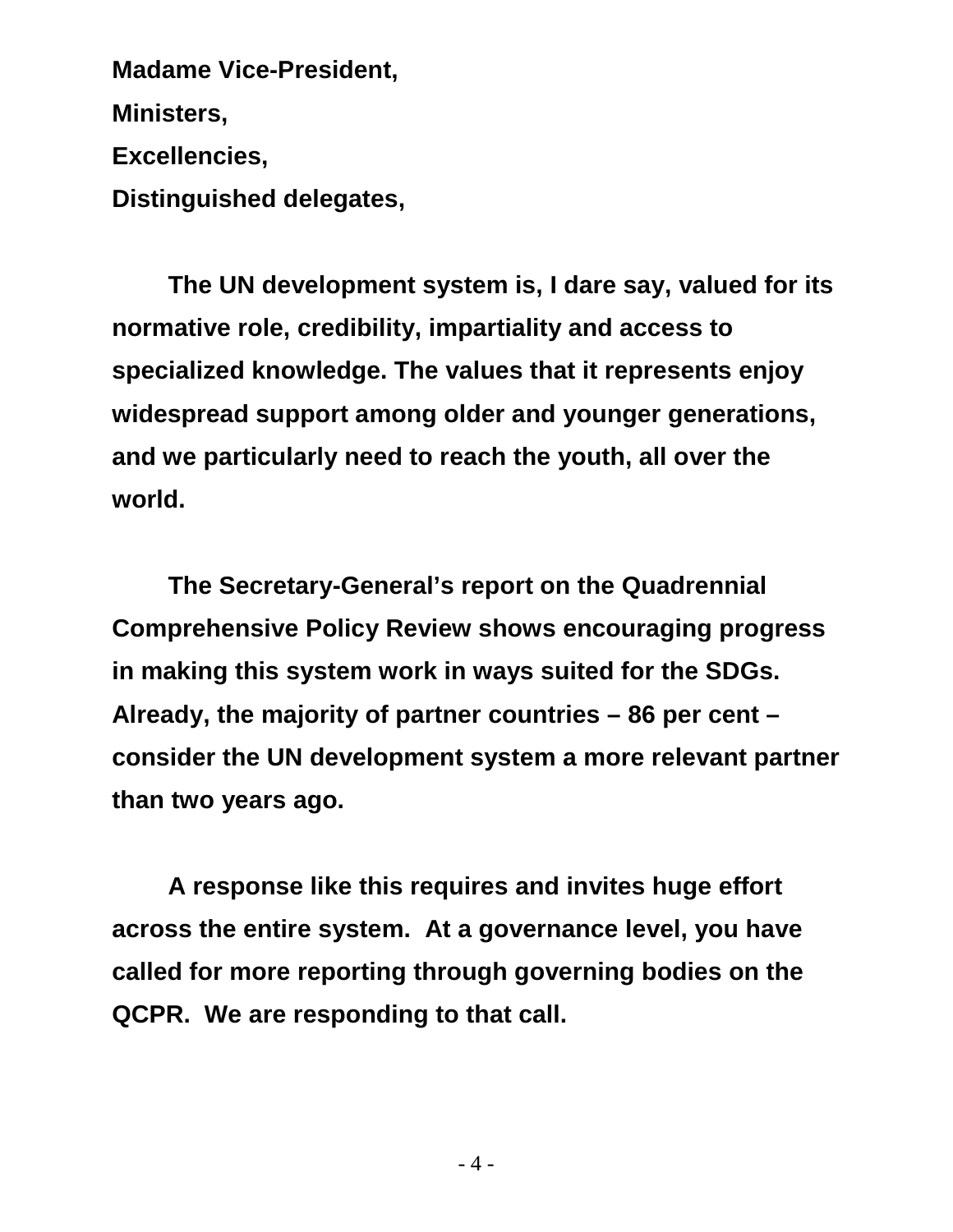**At a country level, your expectation for a more coherent approach is shaping the UN country presence. More and more partner countries are adopting the Delivering as One approach.** 

**It is hard to argue with the direct feedback from governments. Engagement, transparency and alignment are way up in Delivering as One countries. This message should be heard across all UN development system governance structures.** 

**At the same time, we are aware that a new development agenda requires a UN development system that can change faster to meet rapidly evolving challenges. It needs to become more flexible in responding to the different capacities and changing needs of partner countries. We have to vigorously reduce transaction costs associated with programming and reporting. We must do this more quickly.** 

**To achieve a UN development system that will be "fit for purpose" we need a three-pronged approach.** 

**First, we need differentiated responses to respond to differentiated needs and capacities. Inequality, as we know, is a serious problem both within and between countries. At**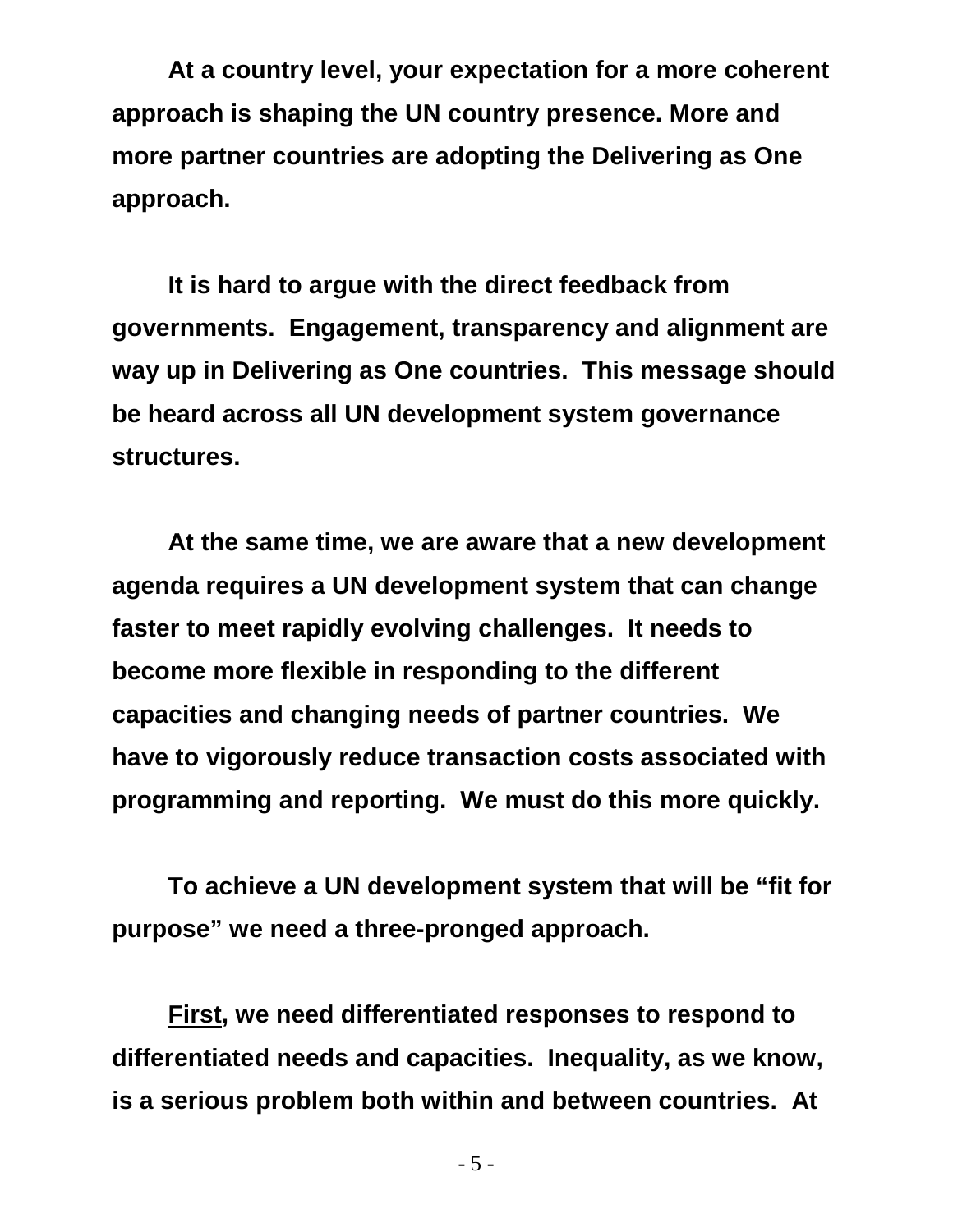**its best, a flexible and agile UN development system can bring integrated and tailored content to match the specific needs and aspirations for each partner country.** 

**Second, we need to improve capacities to support governments in leveraging partnerships. Institutional, intellectual and financial resources are becoming increasingly dispersed. Technological innovation is driving new forms of access. A UN development system that embraces innovation can help partner countries tap into these assets towards achieving shared goals.** 

**And third, we need to strengthen coordination and collaboration within the UN system and between the system and other actors. The preamble of the QCPR resolution, and the TCPR resolutions that preceded it, have reminded us that Member States take primary responsibility for coordination. Beyond the discussion on coordination within the UN development system, our main challenge is to provide the best possible support to national coordination. This includes, but goes beyond, the discussion on coordination within the UN development system.** 

**Let me also add that it is crucial to go beyond the engagement of Development Ministers and also engage other**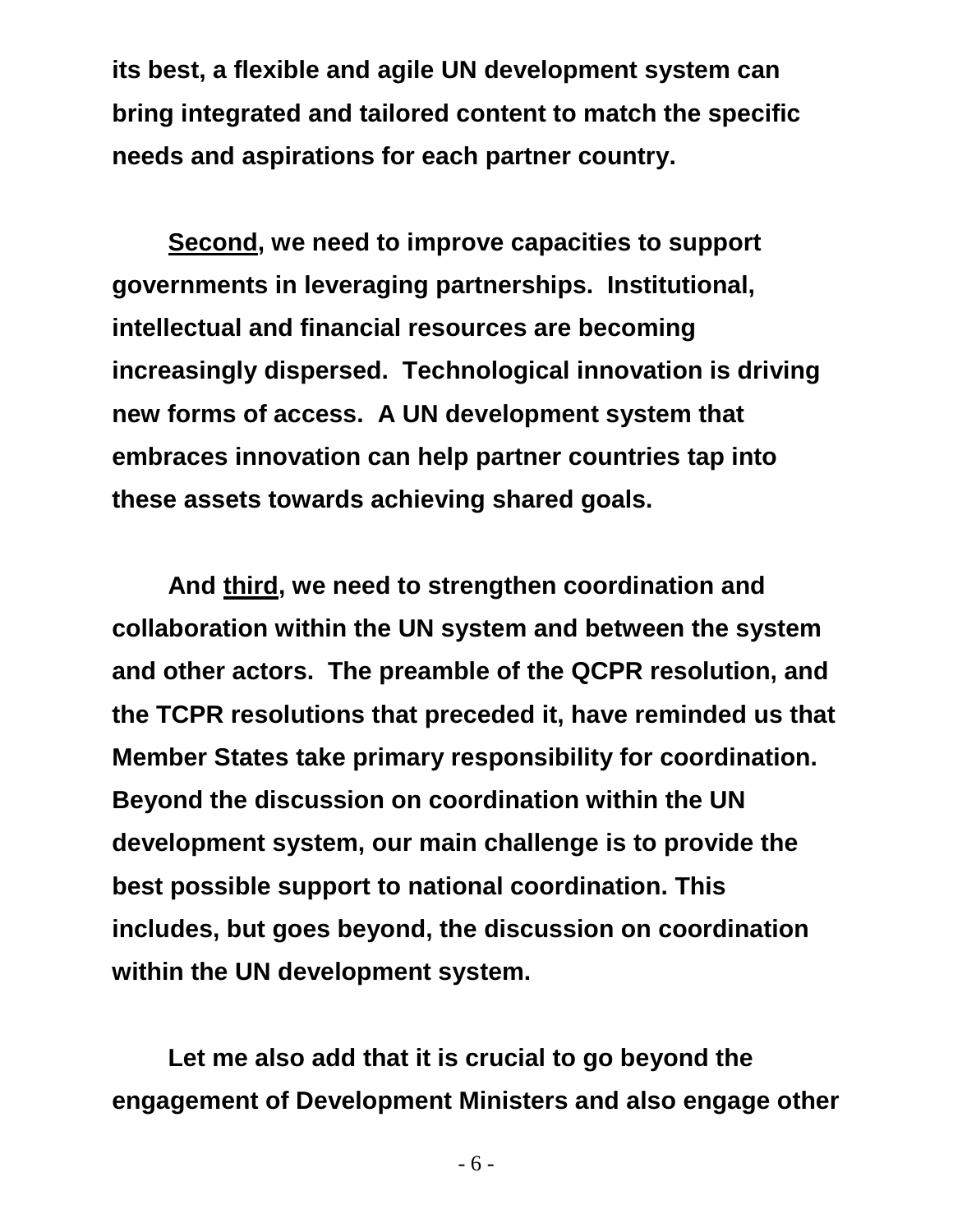**sector ministers, particularly the Finance Ministers but also others. Indeed, if we are to succeed with a truly transformative agenda we need a multi-sectoral approach and one which also mobilizes the private sector, civil society, academic and scientific communities.** 

**Next year's QCPR offers a fresh opportunity to ensure that the UN development system can operate as one in supporting Member States' achievement of the post-2015 development agenda.** 

**Dialogue on a matter as substantial as this should also happen at the country level. So we look to more country consultations on the longer term positioning of the development system.** 

**Madame Vice-President, Ministers, Excellencies, Distinguished delegates,** 

**The UN development system has unique core strengths. It has universal presence, legitimacy and convening power. It has depth and breadth of experience. And the UN development system can support partner countries as they translate global norms and standards into national policy**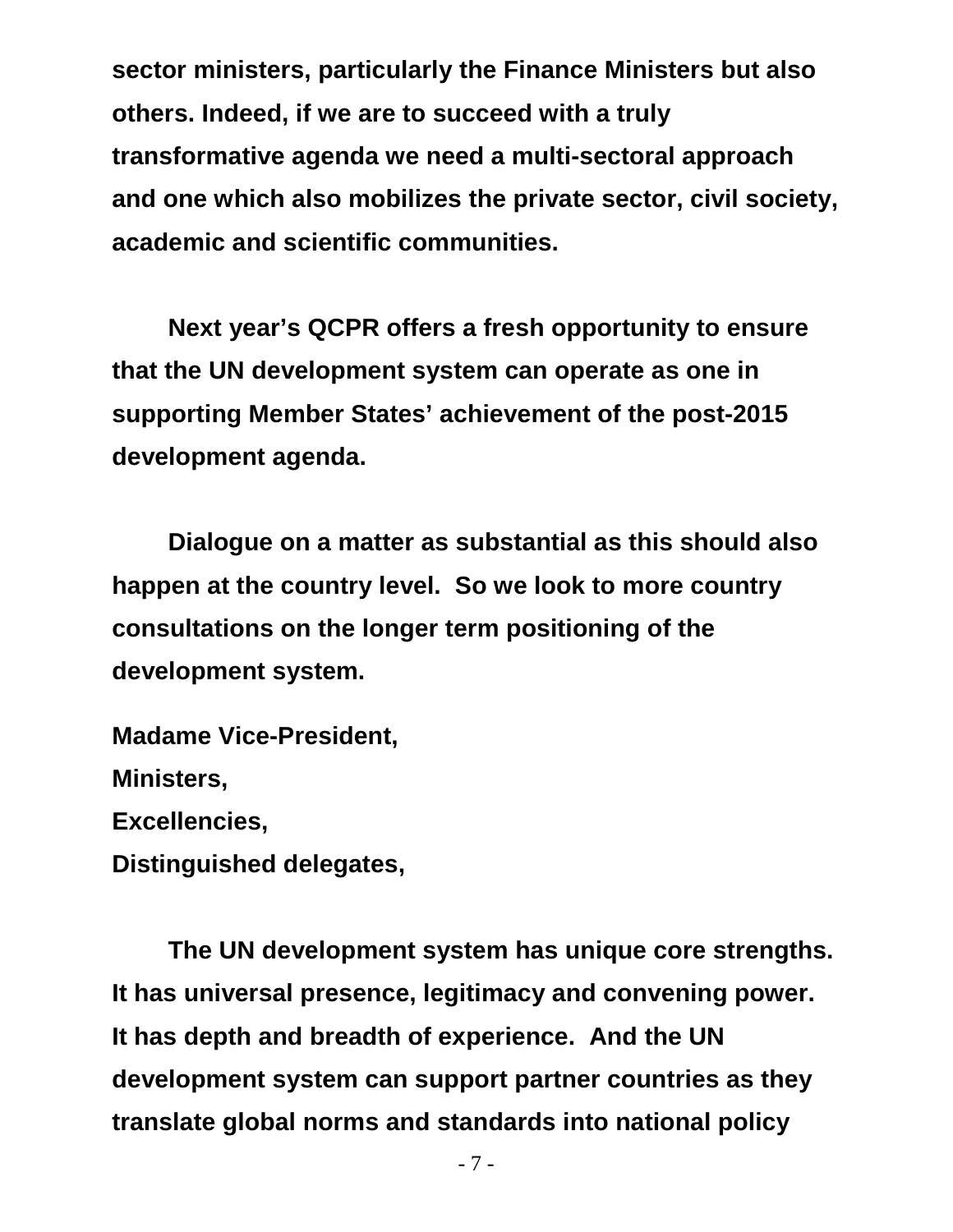**and action. This means that we are uniquely tasked to confront the challenges of our time.** 

**We intend to build on our strengths. But we are also working to ensure that the UN development system functions more coherently as one, making its component parts work better as a whole.** 

**If our ambition as a UN development system is to match the ambition of all the people who have helped to shape the post-2015 agenda, we do not just want to confront future challenges. We want to overcome them. For that, we need our operational activities to combine and join together wherever there is a need or a demand.** 

**In his Synthesis report on the post-2015 agenda, the Secretary-General recognizes that the challenges ahead "demand new heights of multilateral action based on evidence and built on shared values, principles, and priorities for a common destiny."**

**During this year of the UN's 70th anniversary, Member States have an opportunity to create a new vision and reality for the UN development system, with great consequences for millions and millions of people around the world. We have a**